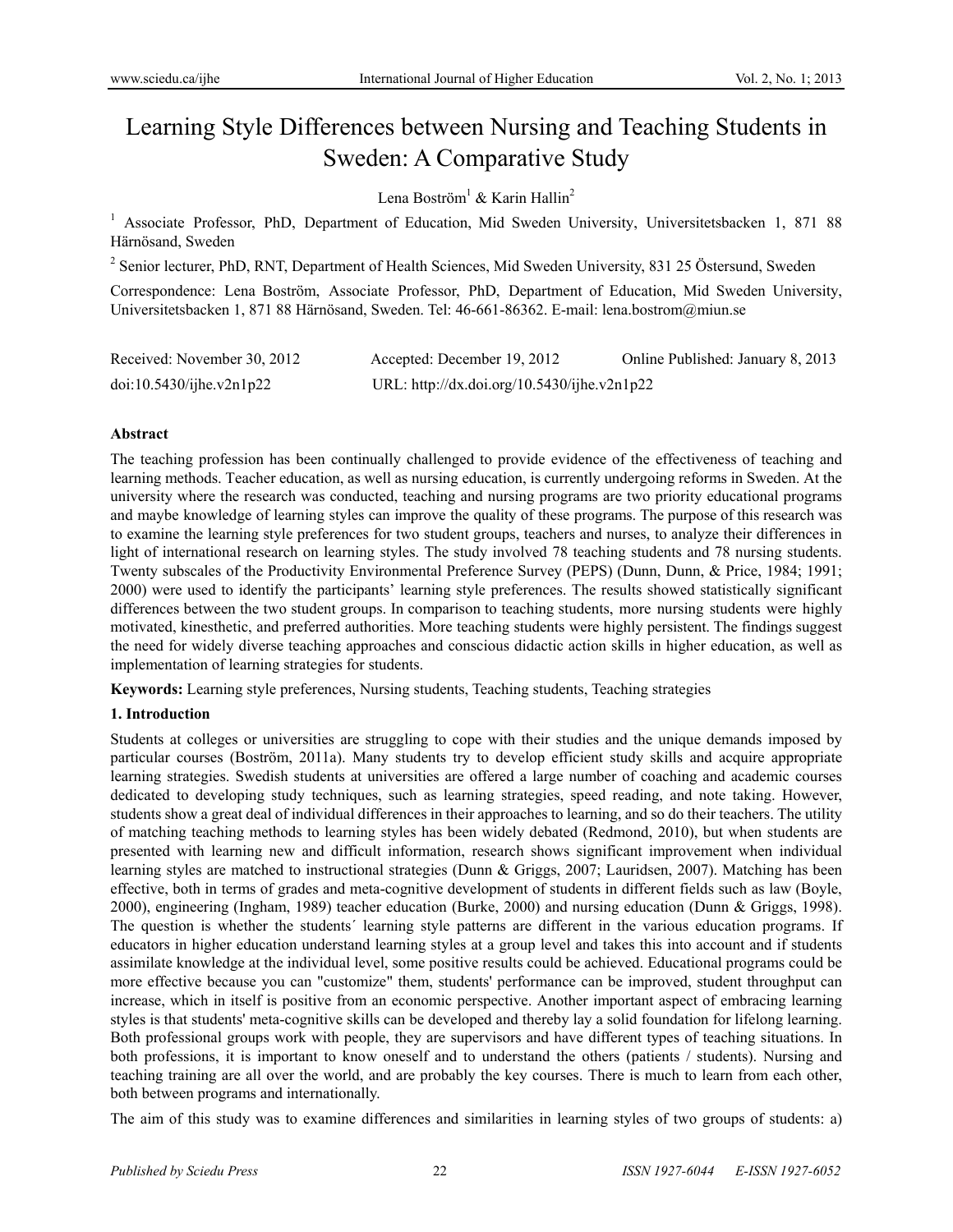nursing students, and b) teaching students for compulsory school.

## **2. What are Learning Styles?**

The topic of "learning styles" may refer to more than 70 different published models, often with self-contradictory assumptions about learning, different research and instructional designs, and different starting points (Coffield, Ecclestone, Faraday, Hall, & Moseley, 2004). There are many different theories and models of learning styles with varying dimensions and characteristics; different theories focus on different aspects, cognitive processes, personality descriptions, talents, sensory modalities, learning processes, thinking styles, etc. (Riding & Rayner, 1998). In general, learning styles theories assume that all may learn, though in different ways and at different levels. The area is comprehensive and addresses both individual and group levels, but also affects organizations as a whole (Stensmo, 2006).

In Scandinavia, the two most well-known learning styles models are Kolb's Learning Styles Model (Honey & Mumford, 1985), which describes the brain process and is frequently used as a starting point in problem based learning (Hård af Segerstad, Klasson, & Tebelius, 1996) and the Dunn and Dunn Learning Styles Model (Note 1) (Boström, 2004a), which is multidimensional and widely used with children, adolescents, and adults, and is very applicable to the education of health professionals (Dunn & Griggs, 1998; 2007). Compared with other learning styles assessments, PEPS (Productivity Environmental Preference Survey) is unique in the sense that it covers many preferences, students can work with it as a basis for lifelong learning to develop learning strategies, and teachers have a concrete basis for methodological and didactic choices.

Dunns´ Model focuses primarily on the acquisition of new and difficult information, and is probably one of the most comprehensive, researched, and practiced learning styles theory (Lauridsen, 2007). Learning style is defined "… as the way each learner begins to concentrate on, process and retain new and difficult information" (Dunn, Dunn, & Perrin, 1994, p. 12). The model covers several dimensions of learning and teaching and has practical and methodological tools in the research, which is unique concerning learning styles research (Dunn & Griggs, 2007; Lauridsen, 2007). Fifty years of research, both quantitative and qualitative, has shown there are different learning style factors (also called elements), and they can be measured. These elements are divided into five different areas (stimuli): environmental, emotional, sociological, physiological, and psychological that, in varying degrees, affects every individual.

These 20 elements have, in qualified international research, revealed a variety of construct validity evidence (Dunn, Griggs, Olson, Gorman, & Beasley, 1995). Learning style is comprised of both biological and development preferences that make the identical instructional environments, methods, and resources effective for some learners and ineffective for others (Thies, 1999/2000). At the individual level, it is essential to be aware of what affects motivation, concentration, and retention, and then to match it in style (www.learningstyles.net). This learning style model is directly applicable in learning situations and should not be confused with psychological models or tests.

### **3. Previous Research**

There are more than 900 scientific studies on the Dunns´model, of which about 400 are doctoral dissertations and the others scientific articles. Research on the implementation of this model is spread over 130 universities worldwide in the United States (Whitley & Littleton, 2000); Sweden (Boström, 2004a; 2011a; Calissendorff, 2005); Norway (Buli-Holmgren, Guldahl, & Jensen, 2007); Hungary (Honigsfeld, 2001); Brunei (Pengrad-Jadid, 1998); Bermuda (Bascome, 2004); Germany (Hlawaty, 2002); and Russia (Ulubabova, 2003). However, no study found has compared completely separate education programs.

### *3.1 Learning Styles in Higher Education*

There are about 70 international studies on Dunns´ Model that apply to higher education. Experimental research with college students has documented significantly higher achievement in a wide range of disciplines - bacteriology, legal writing, marketing, and physics - when learning styles based instruction was used in comparison with traditional teaching methods (Mangino & Griggs, 2007).

A couple of studies in Scandinavia on Dunns' Model in higher education have been published: Boström, (2011a), and Boström and Löfquist (2012), which will be described later in the text; and Calissendorff (2008) and Stensmo (2006). Calissendorff (2008) examined prospective music teachers' attitudes about learning styles preferences. Stensmo's (2006) study compared a group of teaching students in practical aesthetic subjects in terms of perceptual preferences, with a normal distribution of teachers' groups. Future teachers in practical aesthetic subjects seemed to learn more kinesthetically (whole body involved) as compared to traditional future teaching students. Awareness of individual learning styles also seems to affect meta-cognitive skills and the ability of students to utilize personal strategies (Boström, 2004b; Boström & Lassen, 2006; Hamlin, 2001; Schering, 1999).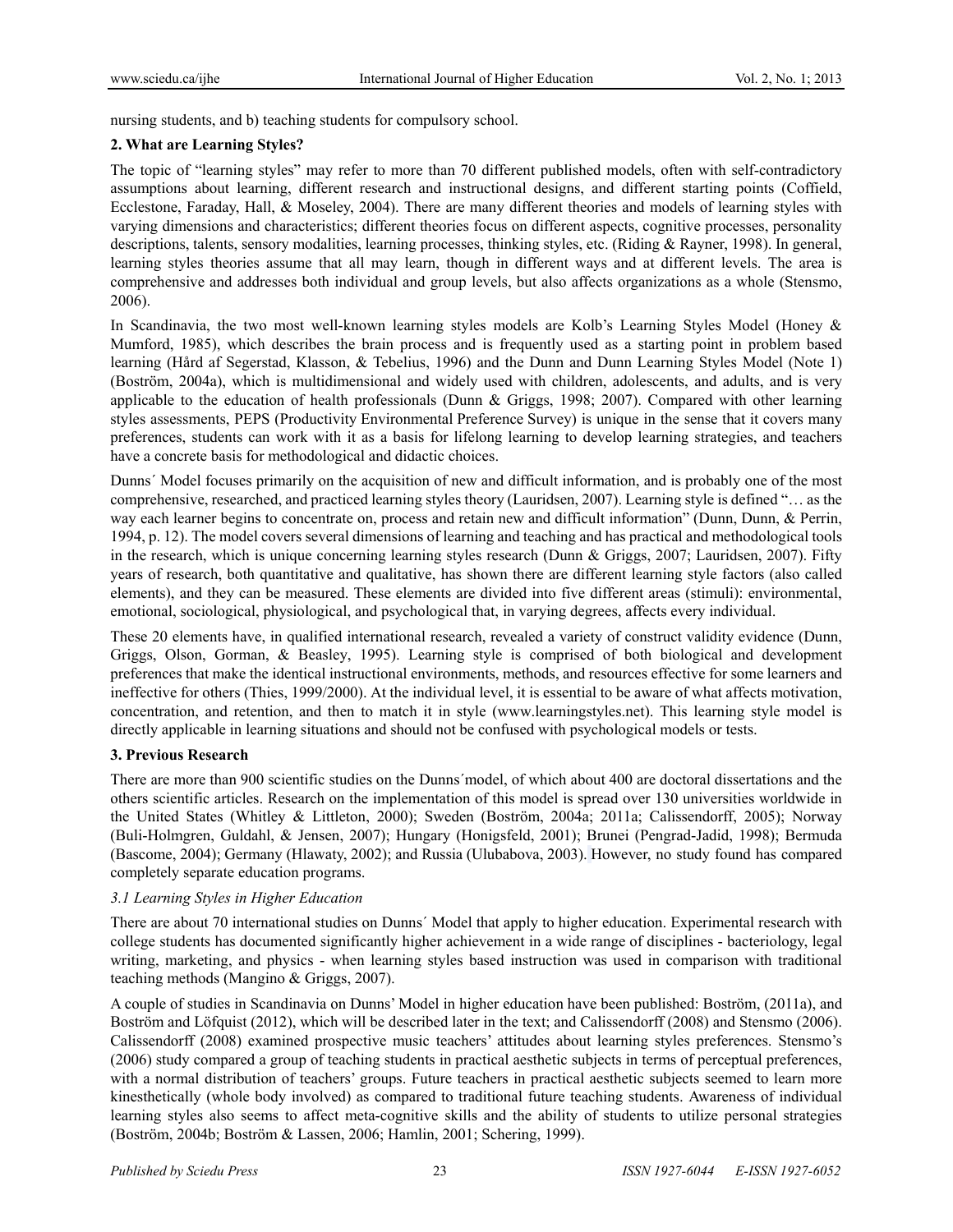## *3.2 Learning Styles and Nursing Students*

There is a great need for research on learning styles preferences in groups of nursing students. In Western settings since 2002, few studies linked to the Dunns' Model have been published, and no study was found on Swedish health care education. The few existing studies - the majority from the United States - report significantly increased achievement in the profession when students have studied with strategies congruent to their learning style preferences (Dunn & Griggs, 1998; 2007). For example, anesthesiology students who were aware of their learning styles showed both less anxiety and improved clinical performance than those who were not (Garcia-Otero & Teddlie 1992). Other authors show that nursing students' satisfaction, anxiety, and anger are related significantly with sessions and self-taught when teachers and instructors reflect on their perceptual preferences (Hamlin, 2001; Lenehan, 1994; Miller, 1997; O'Hare, 2002). Ingham (1991) found that with the PEPS instrument, 40 percent of college health care students were visual learners and less than 25 percent were auditory learners. Furthermore, interactive instructions, as well individual motivation and responsibility correlated positively with students' grades (Billings & Cobb, 1992).

Learning style instruments yield outcomes specific for each model. One that is less used, but well matched with the PEPS, is Fleming's (1995) VARK test: visual, aural, reading/writing, kinesthetic sensory modalities, which determines specific ways of receiving information. Results with the VARK test have identified that the majority of first-year nursing students were highly kinesthetic, learned by doing (James, DÁmore, & Thomas, 2011; Meehan-Andrews, 2009), and highlighted lectures and tutorials useful for their learning (James et al., 2011). The same study also reported rural nursing students had significantly higher visual and kinesthetic scores, and higher visual and read-write scores compared to metropolitan students (James et al., 2011). Moreover, research teams found nursing students' learning styles profiles can change between two measurement points (Fleming, McKee, & Huntley-Moore, 2011), tends to change the longer students remain in school, and continues to change as they grow older (Dunn & Griggs, 1995).

#### *3.3 Learning Styles and Teaching Students*

There is also a great need of research on learning styles in teacher education partly because of the diversity of students teachers face in the classroom, but also due to their own professional development in didactics and leadership. There is international research on learning styles and teaching student profiles in other learning styles models, e.g Sywelem, Al-Harbi, Fathema, and Witte (2012), which describes cultural style differences among teaching students. Boström's (2011b) study involved teaching students and music teaching students, and it showed statistically significant differences between the two groups. Compulsory teaching students differed in their choice of more formal designs, routines, time of day and preferences for learning alone. At Stockholm Music Education (SMI), learning styles assessments are given, with follow up dialogues for all students. Calissendorff's qualitative evaluation strategy (2008) provided insight into the music students' thoughts about the revaluation of learning: their own as music teaching students and the educational programming of the students they taught. The students believed that knowledge of human diversity in learning affected their thinking on a deeper level.

Boström and Löfquist's (2012) study deals with teaching students' performance relative to their learning styles, profiles, and strategies. These researchers found students' study results depended on styles, strategies, and teaching strategies at the university level for teaching students. Their findings suggest the need for widely diverse teaching approaches in teacher education.

However, there are many studies conducted on teaching students and teaching methods, (e.g. Egal, 2009; Hart & Dunn, 2008; Honigsfeld & Schiering, 2004) that show both matched and mismatched methods, but also show teaching students´ and teachers´ attitudes toward learning styles based methodology. There are also many studies conducted in the United States about the use of learning styles pedagogy in teacher training education and in-service training for teachers (Burke, 2000; Dunn & Burke, 2007; Whitley & Littleton, 2000). The research results show that teacher education should offer teaching students different perspectives in learning styles pedagogy.

### **4. Method and Purpose**

This study was designed to compare nursing students to teaching students at compulsory school to see whether, and how, they differ as groups. If they do differ, what are the plausible explanations and didactic implications? The following hypothesis was generated:

H 1: There will be significant differences in learning styles preferences between nursing students and teaching students.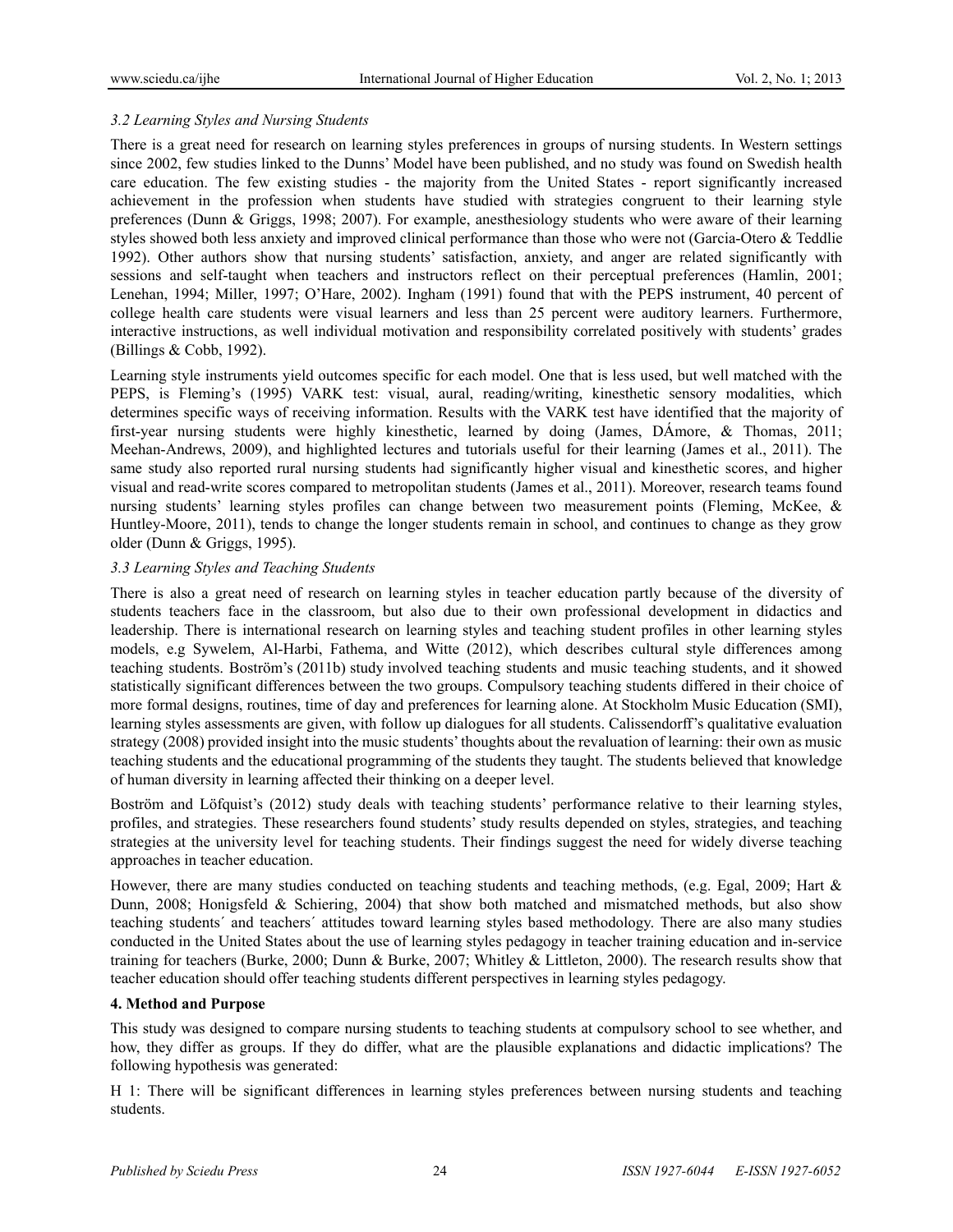## *4.1 Participants*

Empirical data were collected in 2009 – 2012. There were 156 randomly selected second- and/or third year-students from several groups in the study, from one rural university in Sweden. This study of 156 students included 22 men and 134 women. The division between the two groups was 78 nursing students, and 78 teaching students.

As shown in Table 1, most students were less than 30 years old. The nursing students, as a group, were younger than the teaching students, and consisted of 17 men compared to five in the group of teaching students. Further, the nursing students had much higher admissions score.

| Program          |                  | Nursing students      | Teaching students     |
|------------------|------------------|-----------------------|-----------------------|
|                  |                  |                       |                       |
| Gender           | Female           | 61(78%)               | 73 (94%)              |
|                  | Male             | 17(22%)               | 5(6%)                 |
| Ages             | $21-30$ years    | 62(79.5%)             | $36(46.1\%)$          |
|                  | $31-40$ years    | 15 (19.2%)            | $30(38.5\%)$          |
|                  | $41-50$ years    | $1(1.3\%)$            | $10(12.8\%)$          |
|                  | $52-60$ years    | $\theta$              | $2(2.6\%)$            |
| Admission scores | $BG*$ on average | 15.8 (Range 9.6-17.8) | 11.2 (Range 9.4-14.2) |
| Total            |                  | 78                    | 78                    |

Table 1. Information for the sample by gender, ages and admission scores

\* BG = Students with grades from high school and adult education (maximum points 20)

## *4.2 Materials*

The Productivity Environmental Preference Survey (PEPS), (Dunn et al., 1984; 1991; 2000) was used to identify the learning styles preferences of the participants. The PEPS analysis consists of 100 items, each with five Likert-type scale points. To reduce response sets, some of the items were reverse-worded with reversible issues. The Likert formats ranged from 1 (definitely disagree) to 5 (absolutely agree).

The PEPS can be answered in approximately 25 minutes. Data collected from this assessment yielded computerized profiles of each student's preferred learning styles traits based on the 20 variables. The PEPS has repeatedly evidenced predictive validity (Dunn et al., 1995; Nelson et al., 1993) and the reliability coefficients for each element typically falls into the .75 to .88 range (Dunn et al., 1995). The Swedish translation of the instrument was utilized. Example of a PEPS profile is added in appendix 1. Responses were processed by computer to obtain scores for each individual on each subscale; rescales have a mean of 50 and a standard deviation of 10.

### *4.3 Method Discussion*

The strength of this study was the results generated from a well proven instrument with high reliability and validity (Dunn et al., 1995; LaMothe et al., 1991; Nelson et al., 1993). But as with all surveys, the results presented here should be seen as "snapshots." It is known that learning styles can change over time (Fleming et al., 2011), which suggests the need for repeated measurements.

The study is limited to a single rural university with a diverse student population, but is strengthened with groups from the university's three campuses. Comparisons were made between two professional groups and the sample ( $78 + 78$ ) was good enough given the selected design (Creswell, 1994; Hassmén & Koivula, 1996)*.* Since authors have described differences between rural and metropolitan nursing students (James et al., 2011), an interesting thought is if and how the rural environment of the university has influenced students learning preferences.

A central weakness to the method is that it employs only one learning styles inventory. Multi-method design would have strengthened the results further. However, the intention was to perform a pilot study and generate a basis for further research. As there is no Swedish learning style studies with nursing students and the PEPS instrument the results will provide valuable knowledge and good reference material for further surveys and experimental studies at various campuses regionally, nationally, and internationally. Triangulated quantitative and qualitative studies are needed too.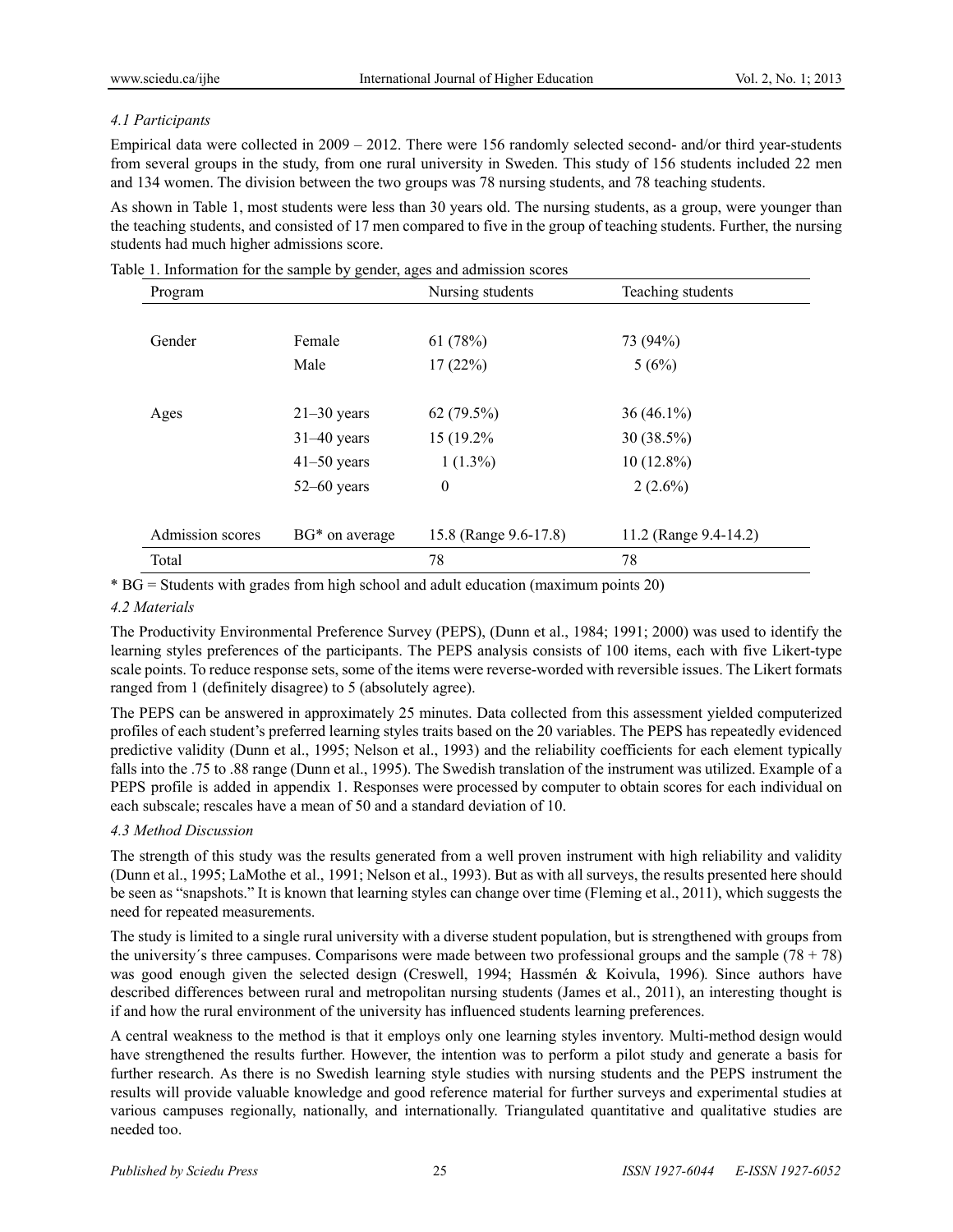### *4.4 Ethical Considerations*

Ethical considerations were raised during the research process. Research Council's ethical norms (www.vr.se) were followed in the study and answered the issue of individual protection with regard to information, consent, confidentiality and use. The informants were asked about the study and information was given about its purpose, rules of procedure, and possible future use. All participants were involved voluntarily in the study after a presentation and assurance of confidentiality. Each individual was guaranteed anonymity via encoding of names. The findings are therefore not linked to the individual.

### **5. Results**

The hypothesis of significant differences in learning styles preferences between teacher and nursing students was confirmed. Table 2 shows distributions of low-, flexible-, and high-preference scores for each of the PEPS subscales for both groups of students. The individual profile shows an average for each question on a 60-point scale, although group profiles with mean values of each element will be added. They also marked each student's values as low (average 21-40), flexible (average 41-60) and high (average 61-80). These values were calculated at the individual level for each group and used for the interferiel statistics. The descriptive statistics are thus based on the exact mean of each element, while the interferiel statistics are based on averages for each individual classified in main groups: low, flexible or high (mean). In order to explore group differences, a series of two (group) by three (score level) chi-square tests were computed, along with the Cramer's *V* effect size statistic. As can be seen in Table 2, most subscale scores fell essentially between 41 and 60; the "flexible" region of no strong preferences. Students in this middle range are without any special accommodations to their learning styles preferences as long as they are interested in the content. When not interested, they learn superficially and are engaged only in short-term memory (Dunn & Griggs, 2007). However, Table 2 also shows that large percentages of nursing students and teaching students had scores that fell below 40 and above 60 on each of the learning style elements, indicating that they would benefit from special accommodations to their learning styles preferences.

| <b>ELEMENTS</b> |                | $\log 21-40$                             | flexible | $ 41-60$ | high           | 61-80                   |                  |         |                   |
|-----------------|----------------|------------------------------------------|----------|----------|----------------|-------------------------|------------------|---------|-------------------|
|                 |                | <b>Nursing Teaching Nursing Teaching</b> |          |          |                | <b>Nursing Teaching</b> | $Chi-$<br>square | Sign. V |                   |
| Noise level     | $\theta$       | $\Omega$                                 | 60       | 60       | 18             | 18                      | 0.00             | ns      | 0.00              |
| Light           | 4              | 17                                       | 67       | 58       | 7              | 3                       | 10.31            |         | ** 0.257          |
| Temperature     | 11             | 13                                       | 56       | 52       | 11             | 13                      | 0.48             | ns      | 0.56              |
| Design          | $\overline{4}$ | 5                                        | 61       | 53       | 13             | 20                      | 0,46             | ns      | 0.34              |
| Motivation      | 1              | 12                                       | 66       | 53       | 11             | 13                      | 10.89            | ***     | 0.246             |
| Persistent      | $\theta$       | $\overline{4}$                           | 53       | 44       | 25             | 30                      | 5.29             |         | $*$ 0.184         |
| Responsibility  | 9              | 14                                       | 63       | 51       | 6              | 13                      | 4.93             |         | $ns \mid 0.178$   |
| Structure       | $\theta$       | $\mathbf{1}$                             | 12       | 21       | 66             | 56                      | 4.27             |         | ns 0.166          |
| Alone-Peers     | 3              | 6                                        | 24       | 38       | 51             | 34                      | 7.56             | ns      | $\theta$ .<br>023 |
| Authorities     | $\mathbf{0}$   | 8                                        | 47       | 53       | 31             | 17                      | 12.44            |         | *** 0.282         |
| Several Ways    | 9              | 12                                       | 67       | 65       | $\overline{2}$ | $\mathbf{1}$            | 0.73             | ns      | 0.71              |
| Auditory        | 5              | 5                                        | 53       | 53       | 20             | 20                      | 0.00             | ns      | 0.00              |
| Visual          | 11             | 14                                       | 56       | 58       | 11             | 6                       | 1.86             |         | ns 0.109          |
| Tactile         | 1              | $\overline{4}$                           | 59       | 50       | 18             | 24                      | 3,80             |         | $ns \mid 0.148$   |
| Kinesthetic     | $\overline{0}$ | $\overline{4}$                           | 52       | 62       | 26             | 12                      | 10,04            |         | $*$ $ 0.254 $     |
| Intake          | 12             | $\overline{4}$                           | 52       | 43       | 14             | 31                      | 11.28            | ***     | 0.269             |
| Morning         | 9              | 14                                       | 55       | 36       | 14             | 28                      | 9.72             | $***$   | 0.250             |
| Late morning    | 12             | 12                                       | 45       | 41       | 21             | 25                      | 0,54             |         | $ns \mid 0.059$   |
| Afternoon       | 10             | 19                                       | 46       | 36       | 22             | 23                      | 4.04             |         | ns 0.161          |
| Mobility        | 3              | $\mathbf{0}$                             | 57       | 62       | 18             | 16                      | 3.29             |         | $ns \mid 0.146$   |

Table 2. Distribution of low, flexible, and high preference scores for nursing students and teaching students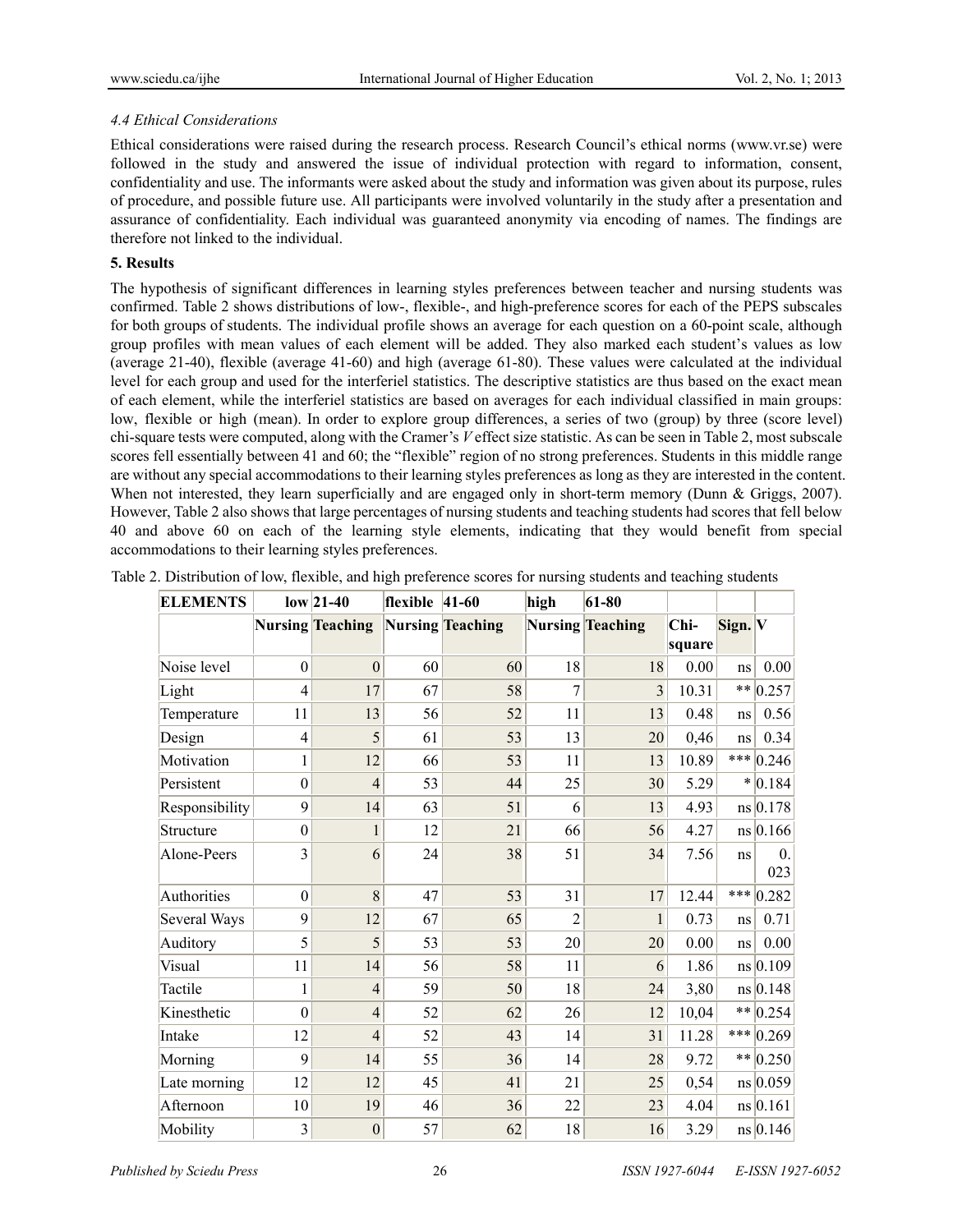A review of Table 2 indicates that seven of the PEPS subscales show statistically significant differences between the two student groups. Thus, more nursing students than teaching students preferred bright lights ( $p \le 01$ ), were more motivated ( $p < 001$ ) and kinesthetic ( $p < 01$ ), and preferred working with an authority person ( $p < 001$ ). More teaching students than nursing students preferred intake ( $p < .001$ ), morning work ( $p < .01$ ), and were more persistent ( $p < .05$ ).

There were a lot of similarities in the two groups (see Figure 1a and 1b); three quarters preferred structure, and half preferred working with peers, while about one quarter to one third were auditory, tactile, and preferred mobility, late mornings or afternoon. Both groups contained students with low responsibility who could question traditional working. No significant differences were found between the elements of the PEPS and the students' age, but concerning gender, there were tendencies for significant differences about motivation and time of day. According to Table 1, teaching students' admission scores were lower compared to nursing students'.



Figure 1a. Percentage distribution of learning styles preferences



Figure 1b. Percentage distribution of learning styles preferences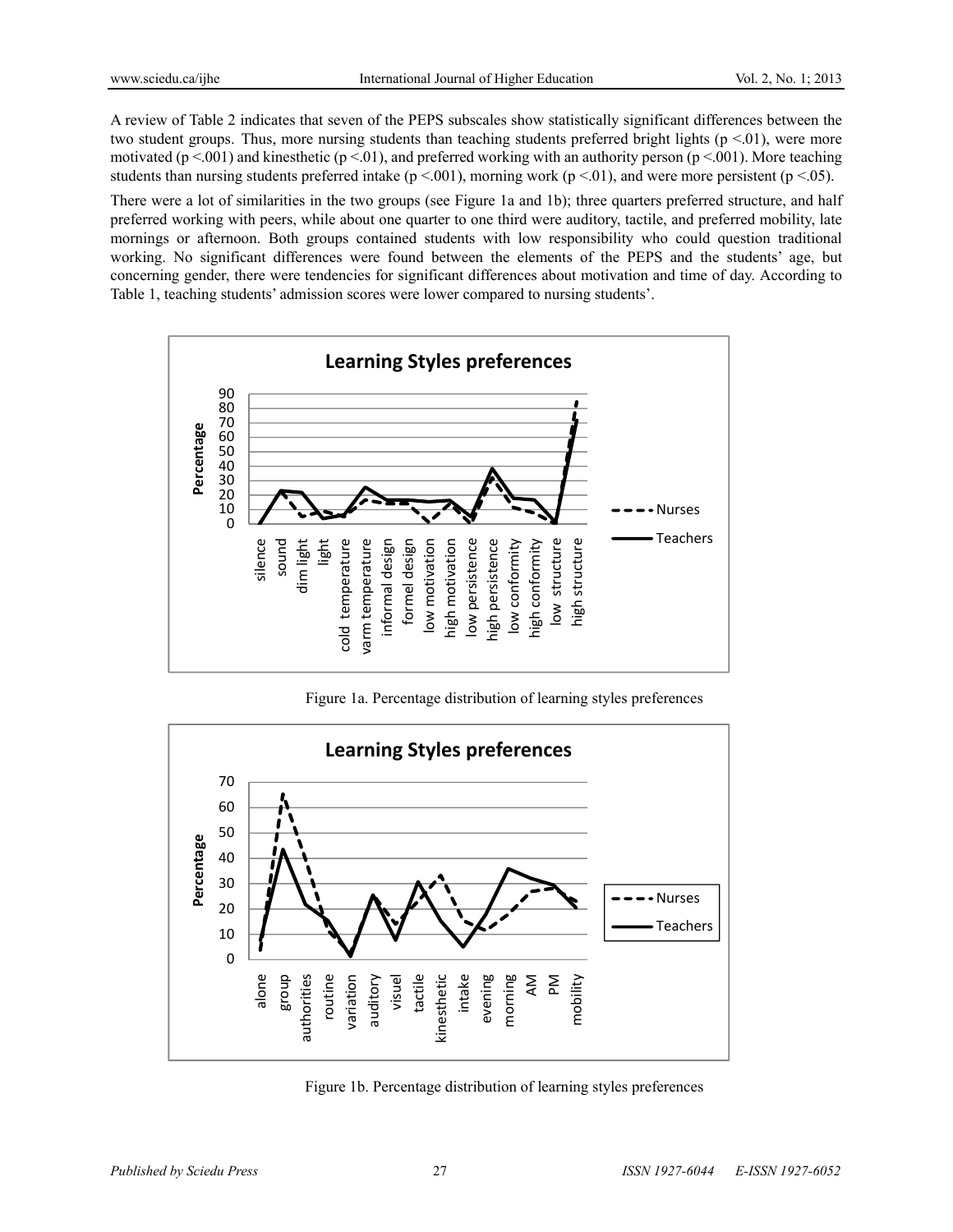## **6. Discussion and Implications**

The aim of this study was to examine differences and similarities in learning styles of two groups of students in higher education. The results illustrate that nursing and teaching students at a rural university in Sweden differed and didn't differ in their learning style preferences. Since no previous study has compared nursing students and teaching students, this result should be seen as new and unexplored field of research.

## *6.1 Group Differences*

Statistically significant differences between the two student groups were shown, particularly motivation, kinesthetic learning, need for authorities, and persistence. There were also environmental differences, but those will not be discussed because of difficulties in satisfying these preferences at college and university. Students can customize their study environment at home.

One of the most interesting findings was that more nursing students than teaching students reported higher *motivation* concerning learning styles preferences (p < 001). The difference between the groups is interesting because the students were in the final stages of their education and soon would be ready to enter into a professional function with large personal liability to third parties. An important question to raise is if nursing and teaching students are seeking education for different motives, and what role the students´ different admissions scores played. Both groups had, in general, relatively low admission scores, but teaching students had the lowest. To learn something one is not interested in, and with inadequate entry knowledge, is extremely difficult, and according to Dewey (1964), negative emotions such as anxiety and bad feelings can block learning. Low admission scores are probably partially related to the courses run by a young rural university where the search pressure is lower compared to established metropolitan institutions.

The dignity of examination certificates might also play an important role for motivation. Nurses examined by the National Board formulate competence requirements (SOSFS, 2005), and nurse licenses are presented at appointment. Teaching students do not have the same requirements, but can improve themselves for their own personal development without much interest in education or meeting students needs. They also know that unqualified teachers may be appointed. Teaching students' intrinsic motivation can hopefully improve quickly when teacher certification is introduced in Sweden.

Since motivation stems from interest (cf. Dewey, 1964) nursing students will probably choose nursing education as their first choice. According to the low admission scores, teaching is usually not a high-status profession chosen in the first place in Sweden. How motivation influences performance is not addressed in this study, but Billing and Cobb (1992) found a positive correlation between nursing students' motivation and grade-point averages. According to Dunn and Griggs (2007), if the interest in the subject falters students learn superficially and are engaged only in short-term memory.

The results showed nursing students' had a greater need for *kinesthetic learning*, the learning by doing approach, (p <.01), which is in line with earlier results (James et al., 2011; Mehan-Andrews, 2009). Those authors found nursing students prefer kinesthetic learning, which is probably explained by their knowledge about the profession and that nursing students combine theoretical studies with practical exercises, (cf. Dewey, 1964; Schön, 1987). Central in Dewey's philosophy is the continuum of experience that promotes or inhibits motivation and learning. Our result suggests that nursing educators consciously choose even more teaching methods such as low- and high-fidelity patient simulation containing nontechnical and technical skills essential for patient safety. Teacher educators should introduce similar nontechnical simulation adapted for children and adolescents.

Teaching students are not grouped by direction, so the outcome could be different if preschool teachers, primary teachers, and other teachers were distinguished. Again, an outstanding question is whether people with specific learning styles preferences seek out specific occupations (cf. Furnham, Jackson, & Miller, 1999; Furnham, Christopher, Garwood, & Martin, 2008).

More nursing students than teaching students had a greater *need for authority* ( $p \le 001$ ). The most plausible explanation may be that nursing as a job is more a matter of life and death, and governed by laws and regulations, which may mean it is important to have a line of authority. Teaching students, on the other hand, are brought up in a collegial learning environment to a greater extent without danger of immediate harm to a third party. Nursing teachers are naturally involved in situations where students are trained and examined under supervision. Further, nursing students' satisfaction, anger, and anxiety have been shown to be significantly related to teachers' and instructors' reflections on their thoughts and actions (Hamlin, 2001; Mehan-Andrews, 2009; Miller, 1997; O'Hare, 2002). Students' reflection in different variations, as reflected in action and reflected on action (Schön, 1978), is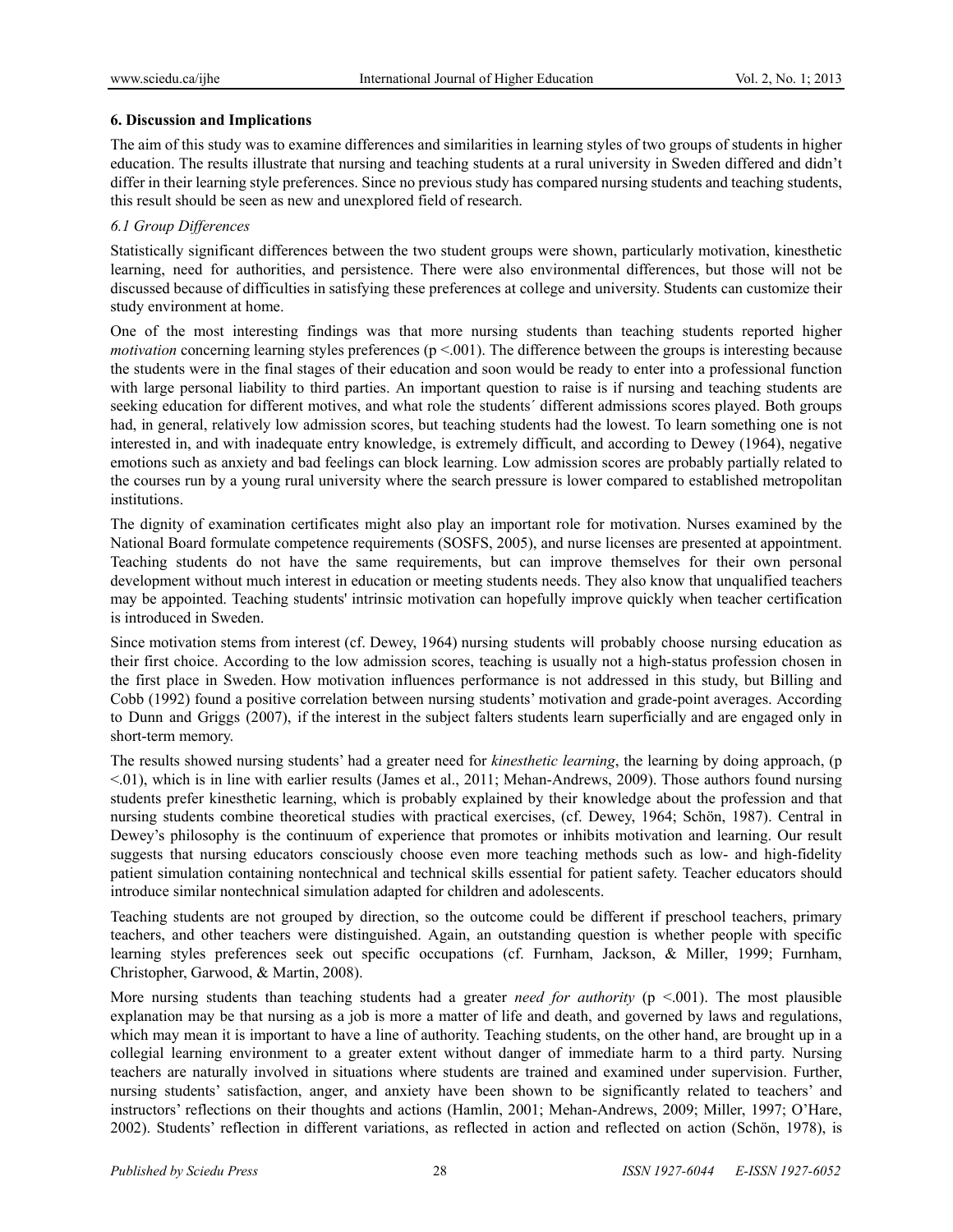crucial and an absolutely necessary gateway to avoid repetition of bad outcomes.

More teaching students than nursing students were *persistent* ( $p < .05$ ), which is somewhat surprising because both educations leads to stressful professions. However, it may be because the teaching students academically can focus on a topic and complete one assessment task at a time. Nursing students, by contrast, often have several examination tasks related to different topics in each course, which may contribute to the start of a task, take a break, start another task, and perhaps end the most interesting task and let others remain unfinished. In practice, such an approach will be impossible. Both nurses and teachers have to act out of the needs of knowledge and others need, not out of interest.

#### *6.2 Group Similarities*

In the two groups there were *many multimodal students*, flexible in their learning styles, who likely could adapt their studies to the teaching methods their teachers choose. So it was obvious there were students who could question traditional working and abstain from conventional lectures with auditory and visual methods. The result is in line with the study of Billings and Cobb (1992), but in contrast to the results of James et al. (2011), who found first-year students highlighted lecturers and tutorials. However, learning styles can change (Fleming et al. 2011), so the question reveals if the need for lectures decreases with the number of years at college. In our study, one third of the students in their second and third year were auditory and/or tactile learners and/or preferred mobility, while the majority preferred structure and working with peers.

On average half of the students in both groups preferred working *with peers*, which is very high (28% overall) among international groups, according to Dunn and Griggs, (2007). Given that they are a couple of years into their academic studies, this may be an adaptation to the need to observe the actions of others, group discussions, and reflections in order to think critically and translate theoretical knowledge into real problem based situations, for instance role play scenarios (cf. Dewey, 1964; Schön, 1978). Dewey highlights the action as it closes the learning cycle by bringing the inside world of reflection and thought into contact with the outside world of experiences created by action. According to Schön, reflection is also important to identify learning needs and to increase motivation.

About three of four students in our study preferred *structure* and felt they performed best when given clear directives and guidelines on how and what is required before starting a job. The need is, of course, a fact that teachers take into account, but somewhat surprising since these students who were completing their university education probably did not have enough confidence to fulfill professional and problem solving tasks. Here students need collide with university teachers' expectations. The question is whether the students have developed their learning style enough for problem solving and lifelong learning. Given that students become aware of the learning outcomes, there should be more students who have achieved the approach of "I do it my way." It is likely that students with a dissonant study profile find it difficult to make sense of the demands of their program.

No significant differences were found between the elements of the PEPS and the *students' background variables*. This is also confirmed by other authors who used other instruments; the case with The Kolb learning style inventory (Cavanagh, Hogan, & Ramgopoal, 1995) and the VARK test (James et al., 2011). However, based on the sample it should still be considered that there were more young students and students with higher admission points in the group of nursing students. In both groups men were in minority, and the fact that only 14 % of the sample was male is perhaps a factor of bias.

### *6.3 Learners and Teachers*

With regard to the two studied populations, it has not been possible to compare these two student groups with similar international groups since such studies are not available. In a recap of international studies on different populations, it should be noted that there are often differences between various groups (James et al., 2011), but the individual variations are greater (Dunn & Griggs, 2007).

The teacher's role in collaboration with students and colleagues should be twofold; to vary the teaching and didactics primarily based on each student group, and to be attentive to individual needs. Burke (2000) points out that it is particularly important to pay attention to the emotional elements such as motivation, structure, and persistence, and the need to give each student individual study strategies after taking the learning styles assessment. She also points out the need to adjust instructional methods for the different groups. All those recommendations highly include teachers themselves too, that in teams develop coherent pedagogical strategies to achieve interaction, job satisfaction and lifelong learning for their own. Students, for their part, must take responsibility for understanding their specific learning style as well as training and developing effective learning strategies. This applies both to teacher and nursing education.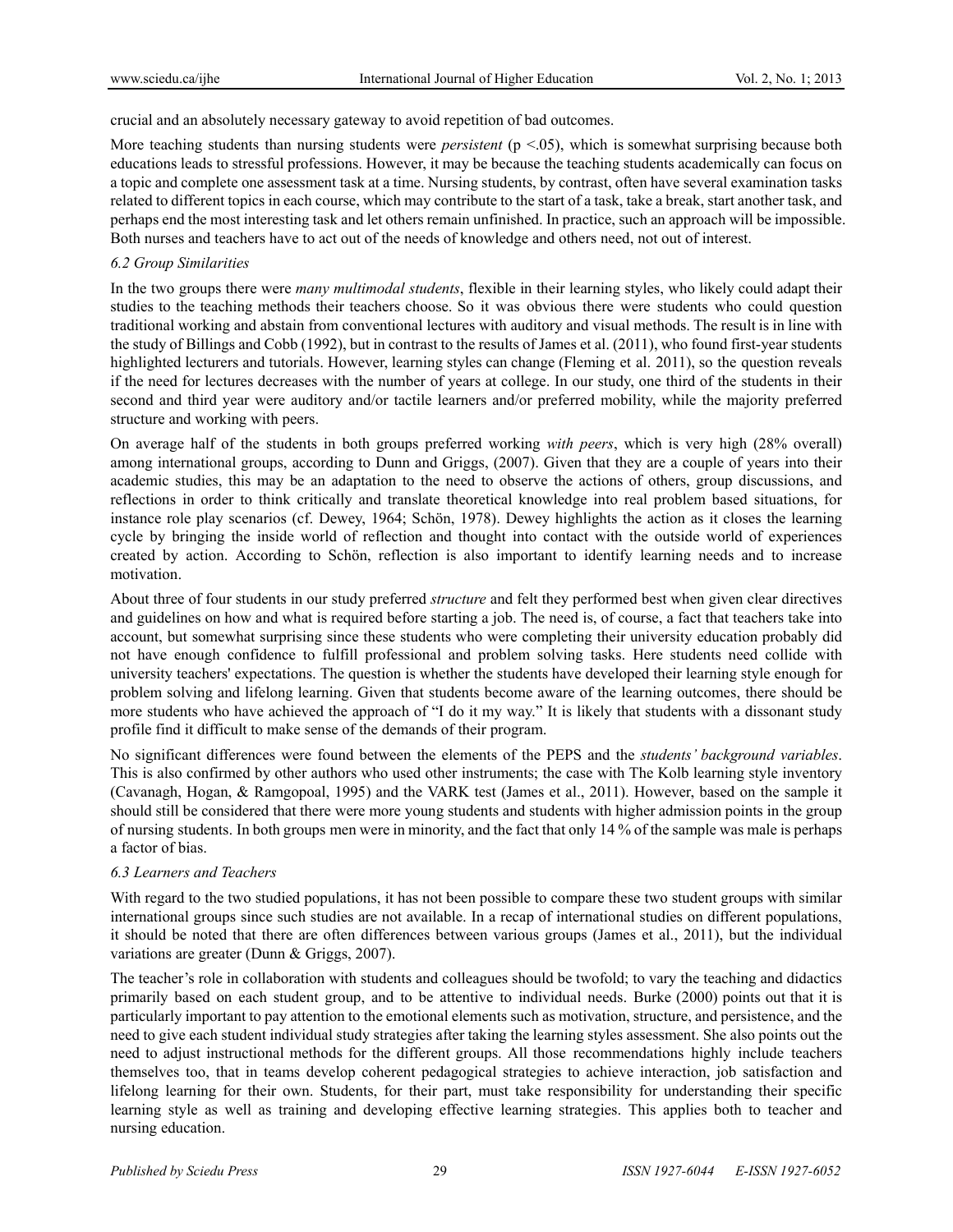Since learning styles can change during education (Dunn & Griggs, 1995; Fleming et al., 2011), it emphasizes the importance of regular testing. The advantage of the PEPS instrument is that it exists on-line for accessibility and is programmed for immediate data analysis. Thus, annual "snapshots" can provide students and teachers with regular information, and good a basis to individuals and groups to adapt learning and didactics (Boström & Lassen, 2006; Thies, 1999/2000).

The Faculty should, at the beginning of a program, offer academic support in the form of mentoring where students can communicate about their strengths and weaknesses (cf. Calissendorff 2008; Boström & Löfqvist 2012). Through goal-talks mentors create fuel for persistence, desire, commitment, and tools for lifelong learning. This is possible if the relationship between students and mentors are long-term and if the dialogues consist of reflections and affirmations that strengthen self-esteem and raise career opportunities (cf. Dewey, 1964; Schön, 1978). Such meta-cognition makes it possible for students to know themselves and work from conscious decisions. Similarly support groups and workshops should be set up for teachers. An ideal base for such discussions should be that teachers are utilizing the learning style instrument to inventory their own preferences. "You live what you preach".

#### *6.4 Practical Implications*

The implications of this study may relate to a) teaching strategies at universities, b) the importance of students being aware of and developing their meta-learning in order to better cope with studies, c) prospective teachers and nurses understanding their own style and repercussions on their leadership, d) understanding students'/children's and patients'/staffs' learning styles.

Conclusions to draw from this study for both populations are students' high need for structure and peers. Many students who enrolled in these two universities (60-78%) learn better when they have frameworks, assumptions, plans, and practices on how they should learn difficult and new knowledge. If these students are given more structure and have opportunities to work with peers, they will probably be more creative and efficient. However, this is not entirely consistent with The Higher Education Act and its demand for independence and solo study responsibilities (Högskolelagen, 1992:1434). This also applies to starting and maintaining the strongest driving forces for learning, interest, and motivation, where society and the media have a great responsibility.

Our results will certainly be most valuable to teachers and students in teaching and nursing programs, but should also be a good basis for counselors and other teachers at national and international universities. How the results will be used depends of course of the institutions in question. Proven experience and international research show that the biggest barrier to change the prevailing pedagogy or implement new teaching methods is the context, the culture and the teachers' mentality (Dunn & Griggs 2007). Innovation and requirements for development, especially in already heavy workload, induce conscious or unconscious defense mechanisms that make proposals for action untested. Other barriers are the number of students, the economy and the availability of educated teachers who can lead workshops and take on the mentoring role.

### *6.5 Summary*

The hypothesis that there are significant differences in learning styles preferences between teaching students to nursing students was confirmed. Educational research should have repercussions for higher education. If matching groups with instructional methods, effective programs can be created and reduce the number of dropouts. The results of such studies like this can provide input that helps teachers examine their beliefs about pedagogy, which student groups will be best suited for specific pedagogical solutions, e.g. e-learning and problem based learning, and how to supervise different students in academic subjects. Other didactic questions to pose are the following: How to use PowerPoint, lectures, and practical exercises for different students in a conscious way. What about suitable assessments when we know that students learn in different ways and require different didactic solutions?

Thus, different courses should have different designs, training plans, flexible leadership among teachers, choice of teaching materials, and various tutoring methods for matching each student group. However, this can only be realized through greater awareness among university teachers. In other words, we believe that university education can take advantage of learning style assessment as a platform for both teachers in their planning, and teaching students' lifelong learning.

An important question to ask in this context is the intention of learning: is it to achieve the profession or to expand lifelong learning strategies? Are the differences between the two groups due to the selection of their future profession? Is it about constructs about their beliefs and learning, or is it that certain professions attract people with certain learning styles preferences, e.g. the kinesthetic preference? More research is needed in this regard.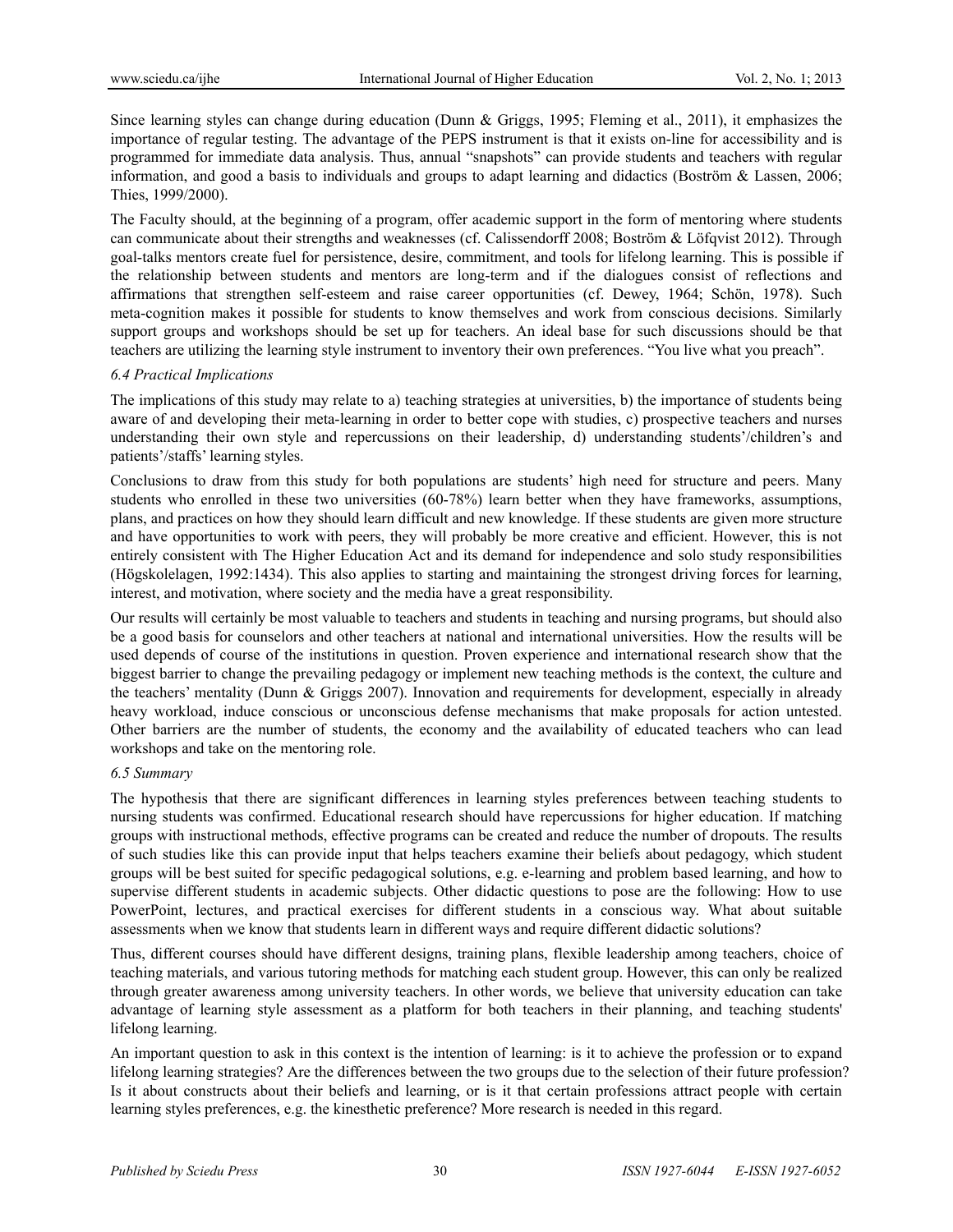#### *6.6 Continued Research*

The continuing research on this theme is to collect more empirical data, both qualitative and quantitative approaches, regarding these two groups of students. It is also to broaden the study to include other student groups that are relevant. Since teaching students and nursing students do have different needs for course designs, there is a need for randomized controlled experimental studies to explicitly make students aware of their approaches to learning and to support the development of their study practices. It is time to lay the table with several teaching and learning methods, and use didactics that suit most students.

#### **References**

- Bascome, E. G. (2004). *Effects of learning styles instructional resources on a short- and long-term vocabulary retention and attitudes of seventh grade language arts students*. New York: St John's University. (Doctoral dissertation).
- Billings, D. M., & Cobb, K. L. (1992). Effects of learning style preferences, attitudes, and GPA on learner achievement using computer-assisted interactive videodisc instruction. *Journal of Computer-Based Instruction,19*(1), 12-16.
- Boström, L. (2004a). *Lärande & Metod. Lärstilsanpassad undervisning jämfört med traditionell undervisning i svensk grammatik*. Helsinki: Jönköping University & Helsinki University, School of Education & Communication. (Doctoral dissertation).
- Boström, L. (2004b). Lärande och strategier. *Didacta Varia, 9*(2), 73-81.
- Boström, L. (2011a). How do teaching students for compulsory school learn compared to music teaching students in Sweden? A comparative study of two different student teacher groups in Sweden. *The Quality of Higher Education, 8*, 158-179.
- Boström, L. (2011b). Students' learning styles compared with their teachers' learning styles in upper secondary school – a mismatched combination**?** *Education Inquiry*, *2*(3), 475-495. http://urn.kb.se/resolve?urn=urn:nbn:se:miun:diva-14648
- Boström, L., & Lassen, L. M. (2006). Unrevealing learning, learning styles, learning strategies and meta-cognition. In *Education + Training, Vol. 48 No. ⅔*, *9*, 178-189. Retrieved from http://dx.doi.org/10.1108/00400910610651809
- Boström, L., & Löfquist, S. (2012). Students study results: A question of styles, strategies or (mis)matching? *Journal of Studies in Education*, *2*(4): 79-97. http://dx.doi.org/10.5296/jse.v2i4.2410
- Boyle, R. A. (2000). Bringing learning styles instructional strategies to law school: You be the judge! In R. Dunn & S. A. Griggs (Eds.), *Practical approaches to using learning styles in higher education*, (pp. 155-165)*.* Westport, CT: Bergin & Garvey.
- Buli-Holmgren, J., Guldahl, T., & Jensen, R. (2007). *Refleksioner om opplæring i et læringsstilsperspektiv*. Oslo: Cappelen Damm.
- Burke, K. (2000). A paradigm shift: Learning styles implementation and preservice teachers. In R. Dunn, & S. A. Griggs (Eds.). Practical approaches to using Learning Style in higher education, (pp. 85-94). Westport, CT: Bergin & Garvey.
- Calissendorff, M. (2005). *Om man inte vill spela så blir det jättesvårt.* Örebro: Musikhögskolan, Örebro Universitet.
- Calissendorff, M. (2008). *Det är viktigt att känna att man duger!* Resultat från enkät- och intervjuundersökning om SMI-studenter och lärstilar. Rapport, Stockholms Musikpedagogiska Institut (SMI).
- Cavanagh, S. J., Hogan, K., & Ramgopal, T. (1995). The assessment of student nursing learning style using Kolb Learning Styles Inventory. *Nursing Education Today, 15*, 177-183. http://dx.doi.org/10.1016/S0260-6917(95)80103-0
- Coffield, F., Ecclestone, K., Faraday, S., Hall, E., & Moseley, D. (2004). *Learning styles and pedagogy. A systematic and critical review.* Learning & Skills research centre. Retrieved from http://hdl.voced.edu.au/10707/69027
- Creswell, J. W. (1994). *Research designs. Qualitative & quantitative approaches*. London: Sage.
- Dewey, J. (1964). John Dewey on Education: Selected Writings. Edited and introduced by Archambault, R.D. Random House, Inc., New York, NY.
- Dunn, R., & Burke, K. (2007). Higher education and teachers certification programs: Needed ethical changes. *The*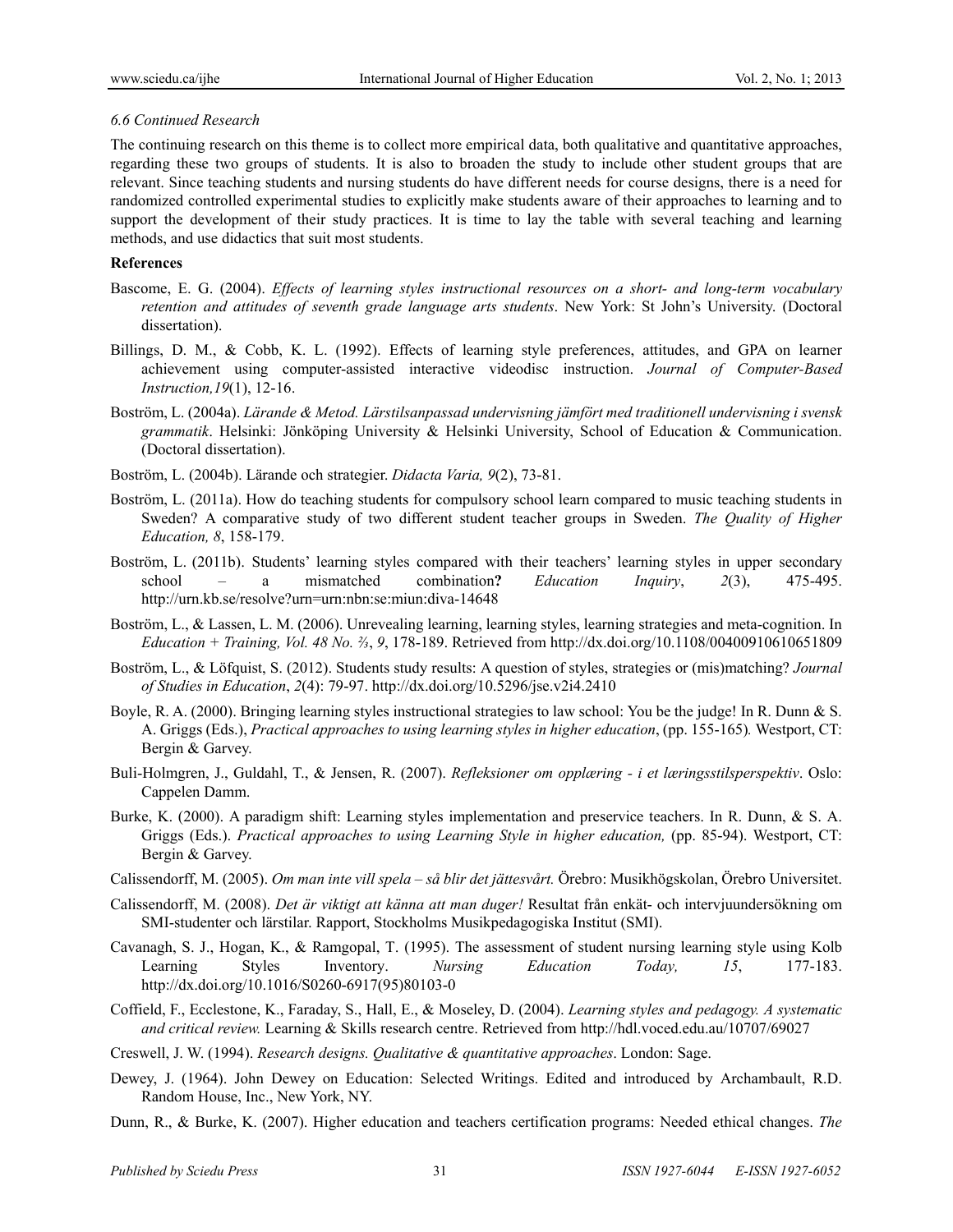*Journal of Higher Education Management, 22*, 9-19.

- Dunn, R., & Griggs, S. (1995). *Multiculturism and learning styles: Teaching and counseling adolescents.* Westport, CT: Greenwood Press.
- Dunn, R., & Griggs, S. (1998). *Learning styles and the nursing profession*. New York: NLN Press.
- Dunn, R., & Griggs, S. A. (2007). *Synthesis of the Dunn and Dunn Learnings Style Model: Who, what, when, where, and so what?* New York: St. John's University, Center for the Study of Learning and Teaching Styles.
- Dunn, R., Dunn, K., & Perrin, J. (1994). *Teaching young children through their individual learning style*. Boston, MA: Allyn & Bacon.
- Dunn, R., Dunn, K., & Price, G. E. (1984, 1991, 2000). *Productivity environmental preference survey*. Lawrence, KS: Price System.
- Dunn, R., Griggs, S. A., Olson, J., Gorman, B., & Beasley, M. (1995). A meta analytic validation of the Dunn and Dunn Learning Style Model. *Journal of Educational Research, 88*(6), 353-364. http://dx.doi.org/10.1080/00220671.1995.9941181
- Egal, S. (2009). *Comparative effects of traditional-versus contract activity packaged-versus programmed learning-sequenced versus tactual-instructional presentations of course content on the achievement and attitudes of undergraduate students in a private metropolitan college*. New York: St John's University. (Doctoral dissertation).
- Fleming, N. D. (1995). I'm different, not dumb. Mode of presentation (VARK) in the tertiary classroom. In Zelmer, A. (Ed.), *Annual Conference of the higher Education and Research Development Society of Australia*.
- Fleming, S., McKee, G., & Huntley-Moore, S. (2011). Undergraduate nursing students' learning styles: A longitudinal study. *Nursing Education Today 31*, 444-449. http://dx.doi.org/10.1016/j.nedt.2010.08.005,
- Furnham, A., Christopher, A., Garwood, J., & Martin, N. (2008). Ability, demography, learning style**,** and personality trait correlates of student preference for assessment method. *Educational Psychology*, *28* (1), 15-27. http://proxybib.miun.se/login?url=http://dx.doi.org/10.1080/01443410701369138
- Furnham, A., Jackson, C., & Miller, T. (1999). Personality, learning style and work performance. *Personality and Individual Differences*, *27*, 1113-1122. http://dx.doi.org/10.1016/S0191-8869(99)00053-7
- Garcia-Otero, M., & Teddlie, C. (1992). The effect of knowledge of learning styles on anxiety and clinical performance of nursing anesthesiology students. *Journal of American Associations of Nursing Anesthetists*, *60*(3), 257-260.
- Hamlin, (2001). *Effect of learning style strategies and meta-cognition on adults´ achievement*. New York: St John's University. (Doctoral dissertation).
- Hård af Segerstad, H., Klasson, A., & Tebelius, U. (1996). *Vuxenpedagogik att iscensätta vuxnas lärande*. Lund: Studentlitteratur.
- Hart, C., & Dunn, R. (2008). Effects of learning style responsive versus traditional staff development on community college professors' attitudes towards alternative strategies. *Journal of Applied Research in the Community College, 16*(1), 13-21.
- Hassmén, P. & Koivula, N. (1996)*. Variansanalys*. Lund: Studentlitteratur.
- Hlawaty, H. (2002). *Comparative analysis of the learning styles of German versus other adolescents from diverse nations by age, gender, and academic achievement level*. New York: St John's University. (Doctoral dissertation).
- Högskolelagen, 1992:1434. (The higher Education Act). Stockholm: Utbildningsdepartementet.
- Honey, P., & Mumford, A. (1985). *Lärstilshandboken*. Lund; Studentlitteratur.
- Honigsfeld, A. (2001). *A comparative analysis of the learning styles adolescents from diverse nations by age, gender, and academic achievement level*. New York: St John's University. (Doctoral dissertation).
- Honigsfeld, A., & Schiering, M. (2004). Diverse approaches to the diversity of learning styles in teacher training. *Educational Psychology*, *24*(4), 487-507. http://dx.doi.org/10.1080/0144341042000228861
- Ingham J. (1991). Matching instruction with employee perceptual preferences significantly increase training effectiveness. *Human Resource Development Quarterly, 2*(1), 53-64. http://dx.doi.org/10.1002/hrdq.3920020108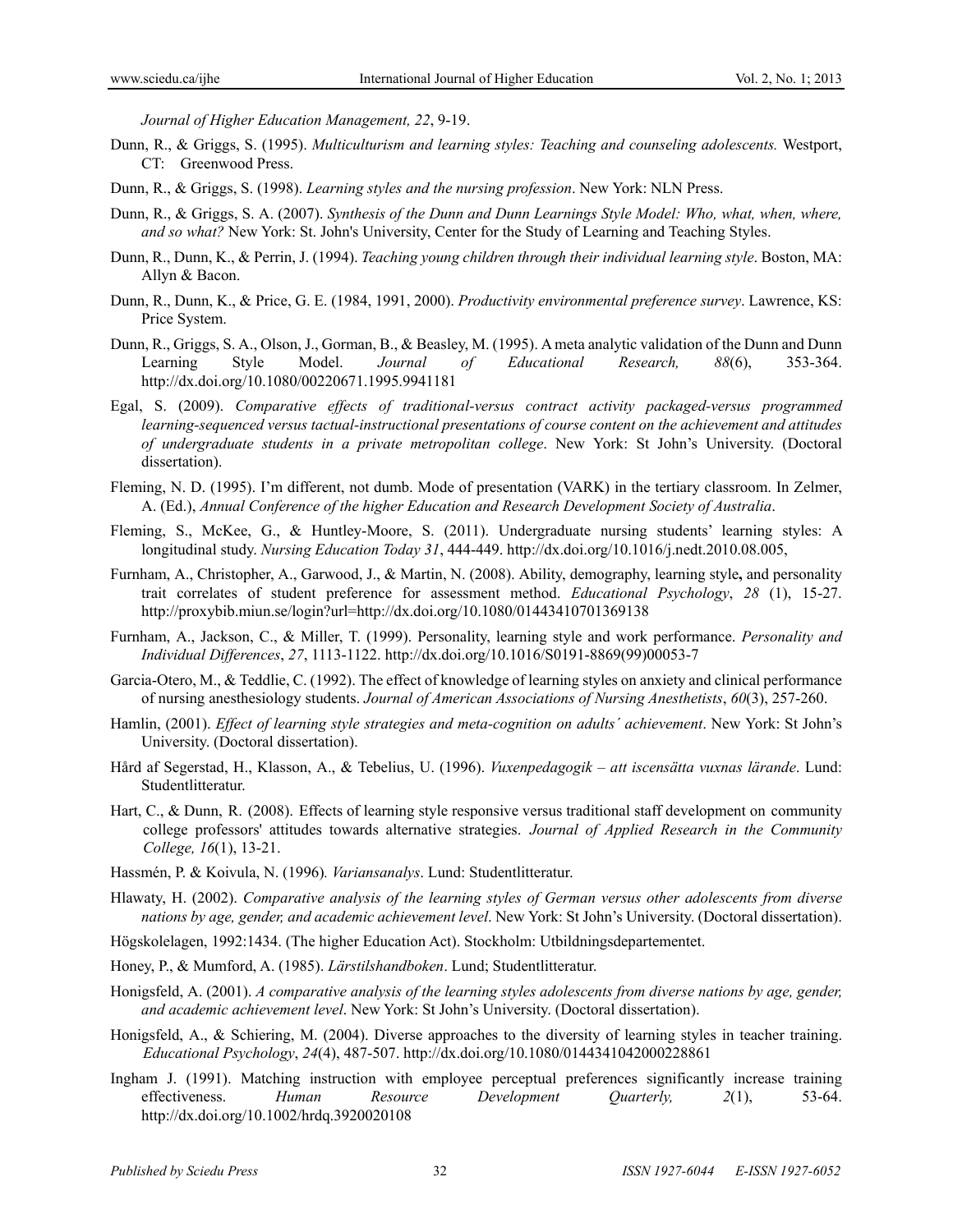- Ingham, J. (1989). *An experimental investigation of the relationships among learning style perceptual preference, instructional strategies, training achievement, and attitudes of corporate employees*. New York: St John's University. (Doctoral dissertation).
- James, S., DÁmore, A., & Thomas, T. (2011). Learning preferences of first year nursing and midwifery students: Utilising VARK. *Nursing Education Today 31,* 417-423. http://dx.doi.org.proxybib.miun.se/10.1016/j.nedt.2010.08.008
- LaMothe, J., Billings, D.M., Belcher, A., Cobb, K., Nice, A., & Richardson, V. (1991). Reliability and validity of the productivity environmental preference survey (PEPS). *Nurse Educator, 16*(4), 30-34. http://dx.doi.org/10.1097/00006223-199107000-00013
- Lauridsen, O. (2007). *Fokus på læring: om læringsstile i dagligdagen professionelt og privat*. Köpenhamn: Akademisk forlag.
- Lenehan, M. (1994). *Effects of Learning Style knowledge on nursing major's achievement, anxiety, anger and curiosity*. New York: St John's University. (Doctoral dissertation).
- Mangino, C., & Griggs, S.A. (2007). Learning styles in higher education. In Dunn & Griggs (Eds.), *Synthesis of the Dunn and Dunn Learning Style model: Who, what, when, where, and so what?* (pp. 185-188). New York: St. John's University, Center for the Study of Learning and Teaching Styles.
- Meehan-Andrews, T. (2009). Teaching mode efficiency and learning preferences of first year nursing students. *Nursing Education Today. 29*, 24-32. http://dx.doi.org.proxybib.miun.se/10.1016/j.nedt.2008.06.007
- Miller, J. (1997). *The effects of traditional versus learning styles presentation of course content in ultrasound and anatomy on the achievement and attitudes of college students.* New York: St John's University. (Doctoral dissertation).
- Nelson, B., Dunn, R., Griggs, S. A., Primavera, L., Fitzpatrick, M., Bacilios, Z., & Miller, R. (1993). Effects of learning style intervention on college student's retention and achievement. *Journal of College Student Development*. *34*(5), 364-369.
- O'Hare 2002. *Effects of traditional versus learning styles presentations of course contents in adult health nursing on achievement and attitudes of baccalaureate nursing students.* New York: St John's University. (Doctoral dissertation).
- Pengrad-Jadid, P. R. (1998). *Analysis of learning styles, gender, and creativity of Bruneian performing and non-performing primary and elite and regular secondary school students and their teachers´ teaching styles.* New York: St John's University. (Doctoral dissertation).
- Redmond, J. A. (2010, 29 June). *The matching, mismatching hypotheses, mixed match and style*. Paper presented at the ELSIN conference.
- Riding, R., & Rayner, S. (1998). *Cognitive styles and learning strategies. Understanding style differences in learning and behavior.* London: David Fulton.
- Schering, M. (1999). *The effects of learning style instructional resources on fifth-grade suburban students´ meta-cognition, achievement, attitudes, and ability to teach themselves*. New York: St John's University. (Doctoral dissertation).
- Schön, D. (1987). *Educating the reflective practitioner*. San Francisco, CA.: Jossey-Bass.
- SOSFS. (2005). Socialstyrelsens allmänna råd om kompetenskrav för legitimerad sjuksköterska (Advisory instructions on demands of competence for registered nurse). Stockholm: Socialstyrelsen (The National Board of Health and Welfare).
- Stensmo, C. (2006, March). *Perceptual preferences in learning among teacher education students inpractical-aestethical subjects.* Paper presented at NFPF-conference in Örebro.
- Sywelem, M., Al-Harbi, Q., Fathema, N., & Witte, J. (2012). Learning style preferences of student teachers: A cross-cultural perspective. *Institute for Learning Styles Journal, 1*, 10-24. [Online] Available: http://www.auburn.edu/~witteje/ilsrj/Journal%20Volumes/Spring%202012%20Vol%201%20PDFs/Cross%20C ultural.pdf
- Thies, A.P. (1999/2000). The neuropsychology of learning styles. *National Forum for Applied Educational Research Journal, 13*(1), 50-62.